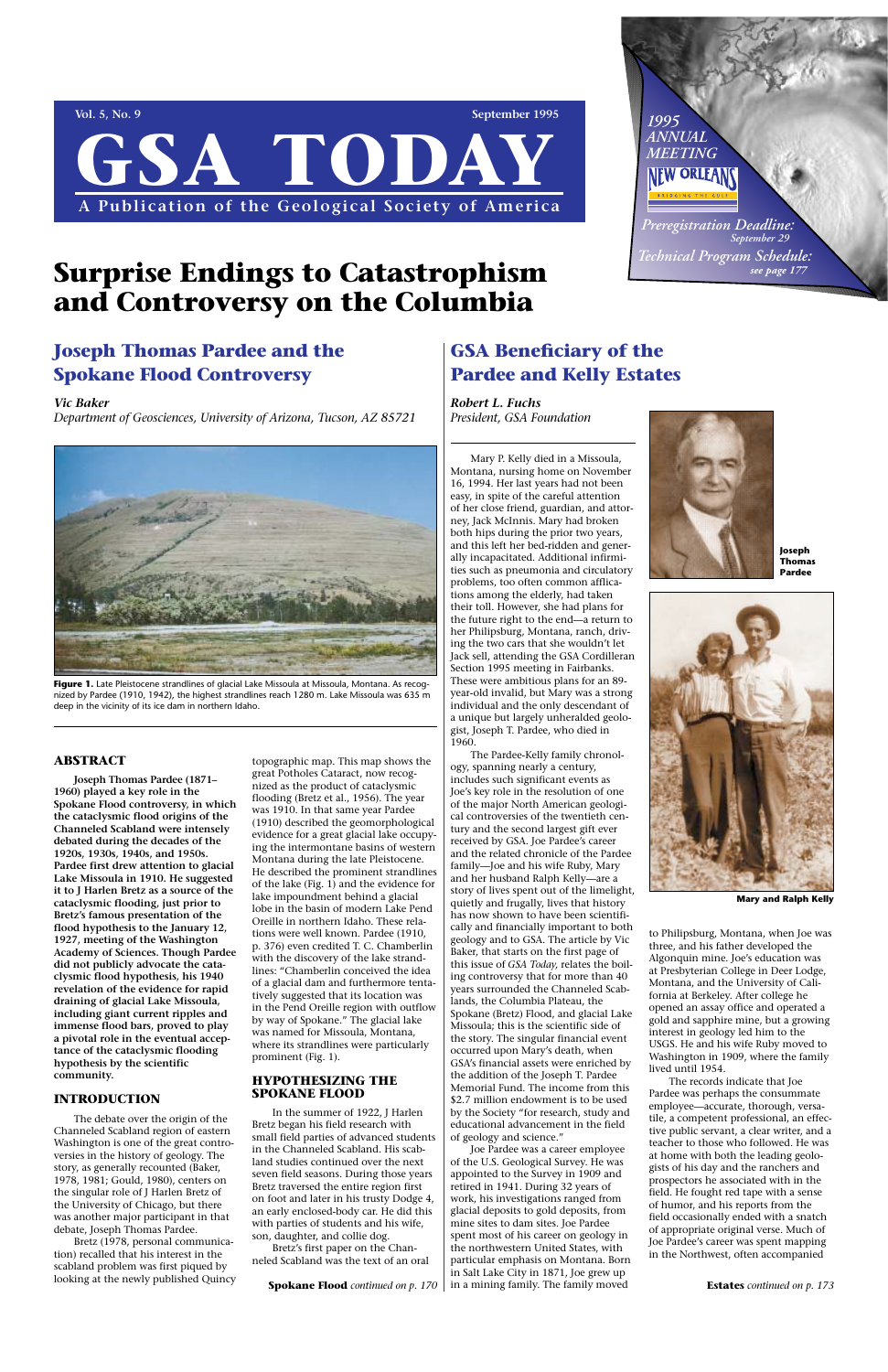**170 GSA TODAY, September 1995**

## **IN THIS ISSUE**

#### **Surprise Endings to Catastrophism and Controversy on the Columbia:**

| • Joseph Thomas Pardee and the    |     |
|-----------------------------------|-----|
| Spokane Flood Controversy  169    |     |
| · GSA Succeeds to Pardee and      |     |
| Kelly Estates  169                |     |
| Travel Grant Program              | 170 |
| Notice of Council Meeting         | 170 |
| GSA on the Web                    | 170 |
| PEP Remarks                       | 171 |
| Penrose Conference Scheduled      | 173 |
| Forum                             | 174 |
| Getting Rid of Garbage: A Room    |     |
| Problem for the 21st Century  174 |     |
| GSAF Update  176                  |     |
| 1995 Annual Meeting               |     |
| Overview and Schedule             | 177 |
| 1996 Preliminary Announcements:   |     |
| Southeastern Section  181         |     |
| Northeastern Section              | 182 |
| GSA Research Grants Awarded       | 183 |
| Calendar                          | 184 |
| GSA Meetings                      | 186 |
| Penrose Conferences  186          |     |
| Classifieds  187                  |     |
|                                   |     |

**GSA TODAY** *September* 

*Vol. 5, No. 9* 

### **GSA TODAY** (ISSN 1052-5173) is published monthly by The Geological Society of America, Inc., with offices at 3300 Penrose Place, Boulder, Colorado. Mailing address: P.O. Box 9140, Boulder, CO 80301-9140, U.S.A. Secondclass postage paid at Boulder, Colorado, and at additional mailing offices. **Postmaster:** Send address changes to *GSA Today,* Membership Services, P.O. Box 9140, Boulder, CO

80301-9140.

Copyright © 1995, The Geological Society of America, Inc. (GSA). All rights reserved. Copyright not claimed on content prepared wholly by U.S. Government employees within the scope of their employment. Permission is granted to individuals to photocopy freely all items other than the science articles to further science and education. Individual scientists are hereby granted permission, without royalties or further requests, to make unlimited photocopies of the science articles for use in classrooms to further education and science, and to make up to five copies for distribution to associates in the furtherance of science; permission is granted to make more than five photocopies for other noncommercial, non-profit purposes furthering science and education upon payment of the appropriate fee (\$0.25 per page) directly to the Copyright Clearance Center, 27 Congress Street, Salem, Massachusetts 01970, phone (508) 744-3350 (include title and ISSN when paying). Written permission is required from GSA for all other forms of capture, reproduction, and/or dis-tribution of any item in this journal by any means. GSA provides this and other forums for the presentation of diverse opinions and positions by scientists worldwide, regardless of their race, citizenship, gender, religion, or political view-point. Opinions presented in this publication do not reflect official positions of the Society.

**SUBSCRIPTIONS** for 1995 calendar year: **Society Members:** *GSA Today* is provided as part of membership dues. Contact Membership Services at (800) 472-1988 or (303) 447-2020 for membership information. **Nonmembers & Institutions:** Free with paid subscription to both *GSA Bulletin* and *Geology,* otherwise \$45 for U.S., Canada, and Mexico; \$55 elsewhere. Contact Subscription Services. **Single copies** may be requested from Publication Sales. Also available on an annual CD-ROM, (with *GSA Bulletin, Geology, GSA Data Repository,* and an Electronic Retrospec-tive Index from 1972 to current) for \$89 to members, \$125 to others; and in an annual, hardbound, library edition for \$45. Order from Membership Services. **Claims:** For nonreceipt or for damaged copies, members contact Membership Services; all others contact Subscription Services. Claims are honored for one year; please allow sufficient delivery time for overseas copies.

**STAFF:** Prepared from contributions from the GSA staff and membership. **Executive Director:** Donald M. Davidson, Jr.

**Science Editor:** Eldridge M. Moores

*Department of Geology, University of California, Davis, CA 95616*

**Forum Editor:** Bruce F. Molnia

*U.S. Geological Survey, MS 917, National Center, Reston, VA 22092*

**Managing Editor:** Faith Rogers

**Production & Marketing Manager:** James R. Clark **Production Editor and Coordinator:** Joan E. Manly **Graphics Production:** Joan E. Manly, Kim Thomas

#### **ADVERTISING**

Classifieds and display: contact Ann Crawford (303) 447-2020; fax 303-447-1133

Issues of this publication are available electronically, in full color, from GSA as "Portable Document Format" (PDF) files. These can be viewed and printed on personal computers using MSDOS or MSWindows, on Macintoshes, or on Unix machines. You must use the appropriate Adobe Acrobat Reader, available for free download from GSA and other online services. The more powerful Adobe Exchange program, availalble from commercial software suppliers, may also be used. Download the issues of *GSA Today* and/or the appropriate Readers using the Universal Resource Locator (URL): http://www.aescon.com/geosociety/index.html. Issues of *GSA Today* are posted about the first of the month of publication.

This publication is included on GSA's annual CD-ROM *GSA Journals on Compact Disc,* and also is available in an annual, hardbound, archival edition. Call GSA Publication Sales for details.

Printed with pure soy inks on recyclable paper in the U.S.A.

presentation to the Geological Society of America (Bretz, 1923a). In that paper he took special care not to call upon cataclysmic origins. The paper provided a detailed description of physiographic relations in the region. He did note, however, that the indicated channel erosion required prodigious quantities of water. Referring to the three outlets at the south end of the Hartline Basin (Dry Coulee, Lenore Canyon, and Long Lake Canyon), Bretz (1923a, p. 593–594) stated, "… these are truly distributary canyons. They mark a distributive or braided course of the Spokane glacial flood over a basalt surface which possessed no adequate pre-Spokane valleys."

The idea of a truly catastrophic flood appeared in Bretz's second scabland paper (Bretz, 1923b). His interpretation of the mounded scabland gravel deposits as subfluvial bars led directly to the requirement for great water depths. This paper also included the first detailed geomorphic map of the entire Channeled Scabland, showing the overall anastomosing pattern assumed by a great flood of water.

Much of the 1920s research in the scabland region centered around Spokane, Washington, where the glacial margin was presumed to be located. Bretz named the hypothesized cataclysm the Spokane Flood because the flood source seemed to lie near that city. A year prior to Bretz's first scabland work, W. C. Alden, chief of Pleistocene geology at the U.S. Geological Survey, sent a junior Survey geologist, J. T. Pardee, to study the scabland region near Spokane. The result was a brief article (Pardee, 1922) proposing that the Cheney-Palouse scabland tract was created by glaciation of rather unusual character. Bretz visited Pardee's field locations a season or two later and found that Pardee's "glacial" deposits were actually flood bars (Bretz, 1974).

Various correspondence in the 1920s led Bretz to believe (Bretz, 1978, personal communication) that Pardee was actually considering flooding from a glacial Lake Missoula as a cause for the scabland topography. Bretz (1974) speculated that Alden dissuaded Pardee from the idea. Bretz saw a memorandum of September 25, 1922, to David White, chief geologist of the U.S. Geological Survey, in which Alden noted of Pardee's work: "… very significant phenomena were discovered in the region southwest of Spokane.… The results so far … require caution in their interpretation. The conditions warn against premature publication."

At the famous 1927 "scabland debate" at the Geological Society of Washington (Bretz, 1927) Pardee was silent on the Missoula source for the flood. Bretz believed that Pardee's superiors at the Survey, particularly Alden and Kirk Bryan, were antagonistic to the cataclysmic flood hypothesis. Did Pardee indeed first hypothesize the flooding associated with the Spokane Flood controversy? Did the critical reception accorded Bretz's hypothesis (Baker, 1978) provide a deterrent to his own theorizing?

Pardee wrote to Bretz in 1925 suggesting that Bretz consider the draining of a glacial lake as a possible source for the cataclysmic Spokane Flood. In 1926 correspondence to J. C. Merriam, Bretz wrote:

Mr. Pardee of the Federal Survey, who has seen much of the scablands, has suggested that his glacial Lake Missoula might have afforded the water for these enormous rivers if it were suddenly drained out across the plateau. This comment indicates tha[t] his former view of scablands by land ice and concomitant subglacial drainage under ordinary climatic melting has been abandoned. Even our ultra-conservative in Pleistocene geology, Dr. Alden, wrote that the

phenomena I describe certainly appear to be river work "if you could only show where all the water came from in so short a time."

#### **PARDEE'S SCABLAND HYPOTHESIS**

Brian K. McDonald, grandson of Thomas Large, a confidant of both Bretz and Pardee in the 1920s, has extensively researched correspondence relating to the origins of the cataclysmic flooding hypothesis. Thomas Large wrote prolifically on various speculations concerning scabland origins. Correspondence (researched by McDonald), in the summer of 1922 to Barton W. Evermann, contains the following passages:

… One of Pardee's most interesting theories is that this broad belt of rough lava extending from Medical Lake and Cheney down through the state to Pasco is due to sub-glacial water erosion. Neither glacial nor river erosion will account for it as it has no gradient, while water under pressure under the ice could cut out a hole of any depth and rise again where resistance was least. I have as yet not been able to pick any flaws in the hypothesis. As yet we are very much in doubt as to the depth of the ice sheet. Some evidence which I have would indicate not over 200 feet between Cheney and Medical Lake. Objection will be made that this is not sufficient to cause ice movement over so large an area but it must be remembered that there is an average slope from here to Pasco of about 14 feet per mile.

… Prof. J Harlan Bretz of U. of Chicago has been to see me twice since I wrote you. He has a group of geology students and they have gone over some of my work. He thinks that glaciation on the "prairies" may be Wisconsin but I am quite sure he does not make allowance for the aridity of this climate and its effect on slowing down weathering. Furthermore he must account for the two other glacial

**Spokane Flood** *continued on p. 171*

**Spokane Flood** *continued from p. 169*

## **ANNOUNCEMENT TRAVEL GRANT PROGRAM**

*30th IGC in Beijing, China • August 4–14, 1996*



This program was established as a final act of the Organizing Committee for the U.S.-hosted 28th IGC held in Washington, D.C., in July 1989. Surplus funds available at the conclusion of the 28th IGC were transferred to the GSA Foundation with the stipulation that income from the fund be used to support the attendance of young geoscientists at future IGCs, until such time as the United States again hosts an IGC. Travel grants will consist of economy airfare to and from China.

To be eligible, an applicant must be a resident or citizen of the United States (includes students); must have a birth date after August 31, 1956; and must have an abstract for inclusion in the program of the 30th IGC.

Official application forms are available from the Grants Administrator, GSA Headquarters, 3300 Penrose Place, P.O. Box 9140, Boulder, CO 80301. Along with the form, applicants must include a copy of the abstract that was submitted to the 30th IGC. Applications must be supported by two letters from current or recent supervisors; students may use faculty members. **Qualifying applications and letters of support must be postmarked no later than September 15, 1995.** Applicants will be notified of results early in 1996.



Meetings of the GSA Council are open to Fellows, Members, and Associates of the Society, who may attend as observers, except during executive sesions. Only councilors, officers, and section representatives may speak to agenda items, except by invitation of the chair. Because of space and seating limitations, notification of attendance must be received by the Executive Director prior to the meeting. The next meeting of the Council will be Tuesday afternoon, November 7,

1995, at the annual meeting in New Orleans.

**1995 New Orleans Annual Meeting Technical Program: NOW AVAILABLE!** Go to **Meetings** and choose **1995 Annual Meeting.** This area also contains information about field trips, continuing education, exhibits, travel, lodging, and registration.

If you want to know more about the GSA Employment Service or about becoming a GSA Campus Representative, check the **Membership** section, which also has information on nominating a member to fellowship and on obtaining forms for applying to become a GSA Member or Student Associate.

See the **Geoscience Calendar** section for a listing of meetings of general geological interest.

The **Publications** section has a monthly table of contents and abstracts of articles for the *GSA Bulletin* and *Geology.* Also in this section is a guide for authors preparing manuscripts for submission to GSA publications. *GSA Today* issues are posted here for downloading and viewing. For Congressional Contact Information, see the

**Administration** section. ■



What's new on the GSA home page on the World Wide Web? If you haven't yet connected to the Web, the Universal Resource Locator (URL) is **http://www.aescon.com/geosociety/index.html.**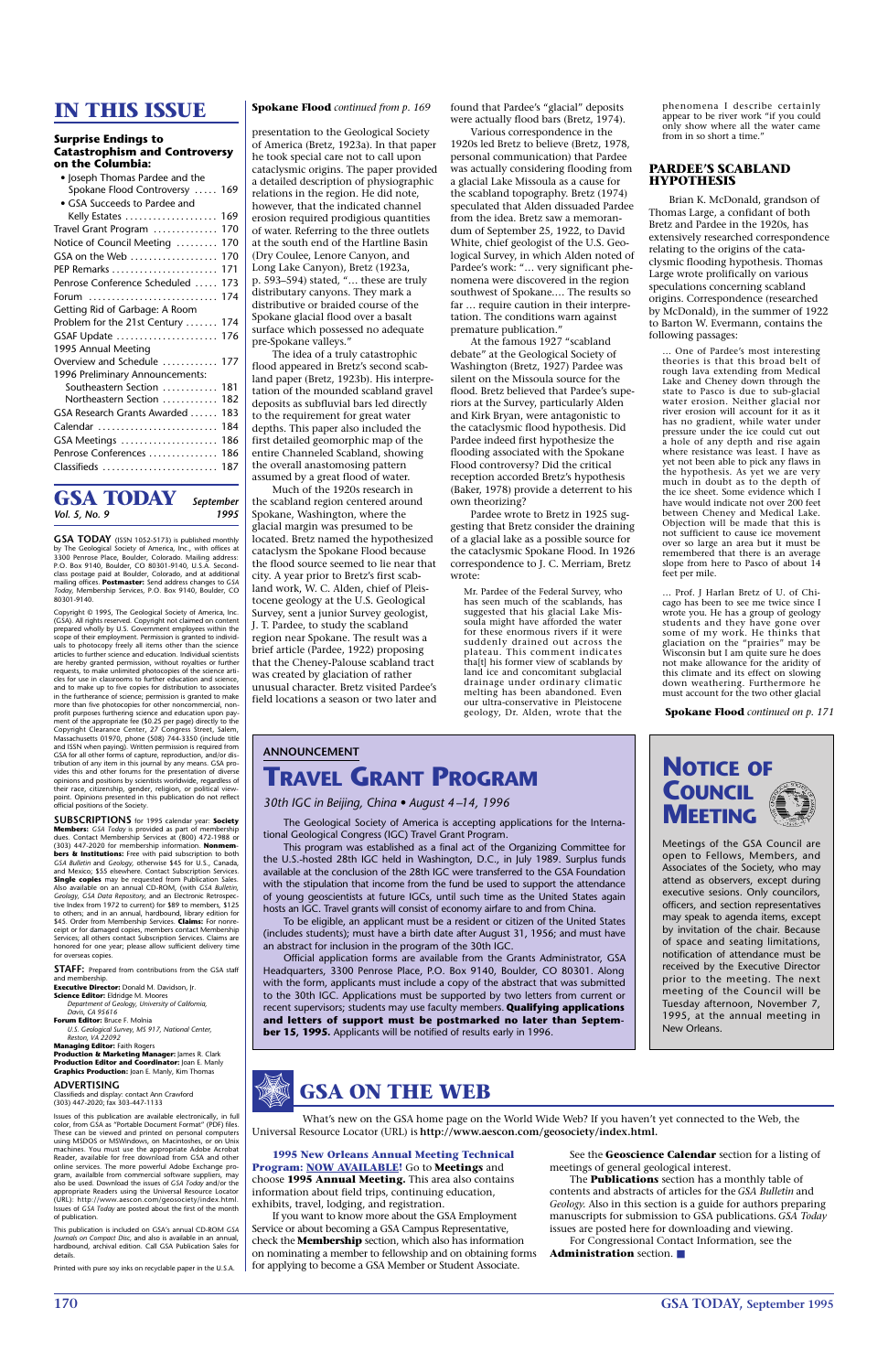## **GSA TODAY, September 1995 171**

trains at lower levels which in no way connect with the dissected plateau prairies. He says my "out-let" by way of Mica, California Creek, and North Pine will stand. Also my marginal moraine at Pantops. Thinks he may find some evidence of ground ice on south side of the Spokane Valley above the city. May leave a student here to hunt for it. I am willing he should. He goes after Pardee hard on origin of Palouse soil and glaciation farther South-west. As Pardee is a careful man and had six weeks and a "Ford" to go over the ground while Bretz had about 10 days and only "Shank's mares" it looks like a good fight in prospect.

Confirmation that Pardee's views are accurately presented in Large's letters is provided by correspondence in 1943 between Pardee and University of Michigan professor W. H. Hobbs, who proposed (Hobbs, 1943) a glacial origin for the Channeled Scabland. Hobbs wrote to Pardee about the 1922 paper and received the following reply:

… The "drift" referred to in the article in Science consists of bouldery deposits which at that time (1922) I interpreted as a gravelly till transported and deposited by glaciers that extended far over the Columbia Plateau. The principal feature of the deposits that suggested glacial action is the presence of large boulders, some of them of foreign origin. From information of the region that has been made available since 1922, however, I have concluded that the deposits are more likely the work of flood waters, such as postulated by Bretz, rather than of glacial ice. That is—I do not regard them as conclusive evidence of glaciation. On the other hand the deposits are indirectly, if not directly, related to glaciation and may have been formed by streams that gouged out the channels and basins under an ice cover as you suggest.

Though Pardee may not have advocated the cataclysmic flood origin of the scablands, Bretz was not its first proponent. McMacken (1937) attributed a "Flood Theory" to a teacher at Lewis and Clark High School, Alonzo P. Troth, who apparently never published his hypothesis.

### **PARDEE'S REVELATION**

Whatever the origins of the cataclysmic flooding hypothesis, J. T. Pardee played a major role in the resolution of the Spokane Flood controversy. His contribution came in rather dramatic fashion at a 1940 meeting of the American Association for the Advancement of Science in Seattle, Washington. Howard Meyerhoff (1978, written communication), who attended that meeting, recalls a key moment in a session organized to debate various proposed origins of the Channeled Scabland. The session, held on Tuesday afternoon, June 18, was entitled "Quaternary Geology of the Pacific." The session paper titles suggested that nonflood origins of the Channeled Scabland would be strongly advocated. A postmeeting field trip had been organized during which Richard Foster Flint of Yale University would demonstrate the evidence for a noncataclysmic origin of the Channeled Scabland. Bretz was invited to participate, but he refused, noting that all of his ideas were in print and that the field evidence would speak for itself. Early in the session Flint gave a well-prepared synopsis of his complex arguments (Flint, 1938) of proglacial outwash stream aggradation and incision. Flint had proposed that the surface form of the scabland flood bars was that of "non-paired stream-cut terraces in various states of dissection" (Flint, 1938, p. 475). This was an idea

#### **Spokane Flood** *continued from p. 170*

**Spokane Flood** *continued on p. 172*

J. SCHULTZ, Aachen Technical University, Germany THE ECOZONES OF THE WORLD The Ecological Divisions of the Geosphere

Recent studies have greatly contributed to a better understanding of the ecosystem we know as Earth. In this abundantly illustrated book, Schultz provides a fundamental introduction to the major ecological divisions of the world: the ecozones. He describes each of the nine ecozones in a separate chapter, examining distribution, climate, relief/ hydrology, soil vegetation/ animal life and land use, and in the first chapter gives a general introduction to each subject area. In addition, Schultz examines the limits and prospects of human exploitation in the ecozones.

1995/460 PP., 189 ILLUS., 48 TABLES HARDCOVER \$89.00 ISBN 0-387-58293-2

1994/332 PP., 93 ILLUS., 28 TABLES SOFTCOVER \$39.95 ISBN 0-387-57567-7



1995/APPROX. 306 PP., 182 ILLUS., 34 TABLES SOFTCOVER \$29.95 ISBN 3-540-59478-7

#### Four Easy Ways to Order:

CALL Toll-Free 1-800-SPRINGER. 8:30 AM - 5:30 PM (N) call 201-348-4033). or FAX 201-348-4505. Please mention \$703<br>when ordering by phone. Send a message over the INTERNET to Sena a message over the **military.**<br>
orders@springer-ny.com.<br> **WHITE** to Springer-Verlag New York, Inc.,<br>
Attn: K. Jackson, Dept. S703, 175 Fifth Avenue,<br>
Attn: K. Jackson, Dept. S703, 175 Fifth Avenue, New York, NY 10010-7858.<br>New York, NY 10010-7858.<br>VISIT your local scientific bookstore or urge your librarian to order for your department.<br>Payment may be made by check, purchased order or credit card. Please enclose \$3.00 For shipping (add \$1.00 for each additional<br>book) & add appropriate sales tax if you reside<br>in CA, IL, MA, NJ, NY, PA, TX, VA, and VT. Canadian residents please add 7% GST Remember...your 30-day return privilege is always guaranteed!  $9/95$ REFERENCE #: \$703

PEPpy greetings to all present and future members of the Partners for Education Program. Please come see us at the GSA 1995 Annual Meeting in New Orleans, where geoscience education promises to be a captivating topic. The Geology Education category received a whopping 118 abstracts, and the two educational theme sessions, Environmental Issues across the Geoscience Curriculum (T45) and Making Connections: Ties between K–12 and University Education (T46), each received more abstracts than any other theme sessions.

Whether or not you're a PEP member, please stop by our PEP-SAGE booth (#414 and 416). We'll have plenty of Partnering information for you and lots of dynamic science education resources for you to examine. We'd like to have everyone see your smiling volunteer faces, so if you're not the camera-shy sort (or even if you are), please proceed directly to the nearest mail drop and send us a picture of you (and your Partner, if possible) for display in the PEP booth.

You can also let everyone in New Orleans know you're part of the PEP team by wearing a PEP volcano sticker on your registration badge. If you don't receive your sticker before the meeting, we'll have a supply at the PEP booth. If you haven't joined PEP but would like to, we'd be glad to remedy that situation at the booth, too. Incidentally, a bright purple PEP registration flier will

accompany each GSA member's 1996 dues statement, so another quick way to join PEP is to fill in the back of the flier and return it to us. If you're already a PEP member, you might want to share the flier with someone else (your Partner?) We're currently averaging one new PEP member a day. Let's keep going!

In New Orleans, we'll also be hosting a PEP reception on Tuesday, November 7, from 4:30 to 6:00 p.m. This will be a great opportunity to meet other volunteers who share in K–12 geoscience education. Watch for more details at the meeting registration and the PEP booth. Finally, don't forget to save Monday, November 6, from 4:00 to 6:00 p.m., to participate in the Earth Science Educators' Social Hour, the Rock Raffle, and the Share-A-Thon. If you have a tempting rock, mineral, or fossil sample to donate to the Rock Raffle, please call us at (800) 824-7243 for more information. Thanks! ■

## **GEOSCIENTIFIC PERSPECTIVES**





#### R.G. BAILEY, US Forest Service, Fort Collins, CO **ECOSYSTEM GEOGRAPHY**

The analysis and management of ecosystems rely increasingly on sound geographical knowledge. Ecosystem Geography is a landmark contribution which brings the geographers' tools - maps, scales, boundaries and units - to the study of ecosys tems. The author, a senior geographer and program manager with the US Forest Service, has distilled more than two decades of research on ecosystem mapping and classification. His work has had a growing influence on how government and academic scientists are using ecological data to monitor biodiversity, manage land holdings and interpret the results of climatic change. Ecosystem Geography features spectacular graphics, including diagrams, photographs and abundant maps. It will be welcomed by ecologists, geographers, land and resource specialists, and anyone involved in the study or management of landscapes and ecosystems.

1995/APPROX, 190 PP., 122 ILLUS. ISBN 0-387-94586-5/SOFTCOVER \$34.50 ISBN 0-387-94354-4/HARDCOVER \$69.00 C.W. PASSCHIER, University of Mainz, Germany and R.A.J. TROUW, Universidade Federal de Rio de Janeiro, Brazil

### **MICROTECTONICS**

Microtectonics is the interpretation of smallscale deformation structures in rocks. Containing a wealth of information on the history and type of deformation and metamorphism in a given rock, microtectonics are used by geologists to obtain data for large-scale geological interpretations. This volume contains numerous photographs and explanatory drawings, special chapters on related techniques (including microgauges) and a simple, non-mathematical treatment of continuum mechanics in which special terms are explained in boxes throughout the text. This advanced textbook is ideally suited for use as a reference manual during optical studies on microstructures and as a manual for short courses.

1995/294 PP., 256 ILLUS./HARDCOVER \$46.00 (TENTATIVE) ISBN 3-540-58713-6

K. BUCHER, University of Freiburg. Germany, and M. FREY, University of Basel, Switzerland (eds.) **PETROGENESIS OF** 

### **METAMORPHIC ROCKS Sixth Completely Revised Edition**

A completely revised edition of the late Winkler's successful text, Petrogenesis of Metamorphic Rocks describes the most common metamorphic rock types, as well as their nomenclature and structure. The book will enable the reader to deduce the pressure and temperature (P-T) conditions under which a rock may have formed, to derive a reaction history for a given rock, and to infer the spatial distribution of P-T conditions. The special feature of this book is the large number of quantitative phase diagrams which show the relationship among minerals as a function of variables that control chemical reactions in metamorphic rocks. The computations for these unique diagrams were based on recent advances in quantitative petrology, geochemistry and advanced phase diagram software.

A. LERMAN, Northwestern University, Evanston, IL, J. GAT, Weizmann Institute of Science, Rehovot, Israel,<br>and D. IMBODEN, Dübendorf, Switzerland (eds.)

### PHYSICS AND CHEMISTRY **OF LAKES**

**Second Edition** 

From enthusiastic reviews of the first edition-

"remarkable ... first rate"  $-$  SCIENCE

"excellent ... recommended highly" - TRANSACTIONS OF THE<br>- TRANSACTIONS OF THE

This completely revised and updated second edition examines a wide range of topics including geologic controls of lake basins and their histories, mixing and circulation patterns in lakes, gaseous exchange between the waters and atmosphere, and human impact on lakes through atmospheric precipitation. and surface runoff. Physics and Chemistry of Lakes will be equally valuable as a text and reference, providing students and professionals with in-depth examinations of the most important aspects of lake systems

1995/APPROX, 256 PP., 176 ILLUS. HARDCOVER \$89.00 ISBN 0-387-57891-9

#### W. BORCHARDT-OTT, Munster University, Germany (ed.) **CRYSTALLOGRAPHY**

An Introduction **Second Edition** 

"The writing is amazingly clear ... excellent tables and drawings provide a valuable resource for students and teachers of crystallography ... a well written and illustrated<br>reference" — EARTH-SCIENCE REVIEY  $-$  EARTH-SCIENCE REVIEWS (OF THE FIRST EDITION)

Crystallography is a clear and concise introductory textbook, designed for use by chemists, mineralogists, physicists and geologists. Based on Borchardt-Ott's more than twenty years of teaching experience, the book contains numerous line drawings designed especially for the text and a large number of exercises, with solutions, at the end of each chapter.

## **PEPTALK**

*Barbara L. Mieras, Partners for Education Program Manager*

## **PEP Members "Bridging the Gulf"**

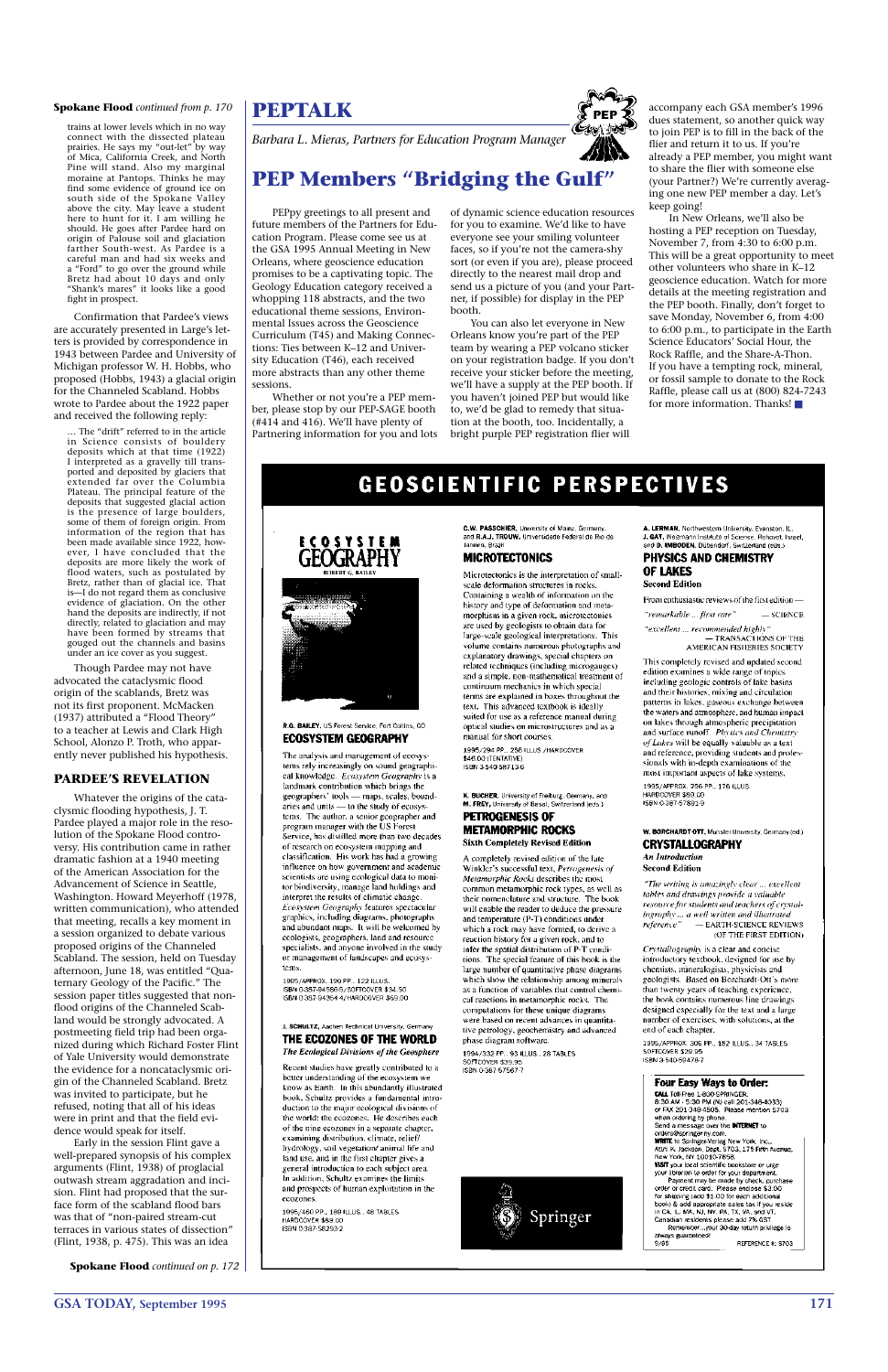**172 GSA TODAY, September 1995**

that Bretz (1923a) had introduced, but rejected after further study. Flint (1938) proposed that the normal process of channel aggradation by proglacial outwash streams was followed by dissection to leave remnants of a fill that locally resembled bar forms.

Subsequent papers at the 1940 meeting reiterated various hypotheses for the origin of the Channeled Scabland. E. T. Hodge (1940) presented his scenario involving glacial erosion in the scablands associated with complex damming and diversions by river ice. I. S. Allison (1940) presented a synopsis of Flint's fill hypothesis and contrasted it with his own ice-jam theory. In a later paper Allison (1941) pointed to key shortcomings in the Flint hypothesis.

The eighth speaker in the session was Joseph Thomas Pardee, who rose to speak on "Ripple Marks(?) in Glacial Lake Missoula." The modest title and the low-key delivery were deceiving. Pardee quietly described the "ripple marks" at Camas Prairie (Fig. 2), an intermontane basin in northwestern Montana. He described their size as "extraordinary," heights of up to 15 m and spacings of as much as 150 m (Pardee, 1940). His written discussion (Pardee, 1942) also had an understated title, "Unusual Currents in Lake Missoula." His work, dating back to before Bretz's studies, clearly demonstrated that Lake Missoula was the source of catastrophic floods through the Channeled Scabland. He noted that about 2000 km3 of water were held in the lake. Moreover, the glacial dam impounding this lake had clearly failed suddenly, with a resultant rapid draining of the lake. Evidence for this failure included severely scoured constrictions in the lake basin, huge bars of currenttransported debris (Fig. 3), and the giant current ripple marks. However, Pardee (1942) did not state the connection to the Channeled Scabland. Perhaps he generously left that point to Bretz.

In the summer of 1952, Bretz, then nearly 70 years old, returned for his last summer of fieldwork in the Channeled Scabland. The purpose was to investigate new data that had been obtained in surveys for the Bureau of Reclamation's Columbia Basin project. H. T. U. Smith accompanied him, acting in the field as "skeptic for all identifications and interpretations" (Bretz et al., 1956, p. 761). George E. Neff of the Bureau of Reclamation pointed out many new exposures of flood sediments.

Bretz returned from the 1952 field season with a wealth of new data. The U.S. Bureau of Reclamation had been especially generous in supplying maps, aerial photographs, and sedimentological information. Bretz wrote the extensive report over the next year. In that paper (Bretz et al., 1956), the most convincing evidence for cataclysmic flooding proved to be the presence of giant current ripples on bar surfaces (Fig. 4). These showed clearly that bars 30-m high were completely inundated by phenomenal flows of water. Numerous examples of giant current ripples were found on the same bars that Flint had interpreted as normal river terraces. Such features could have been produced only by the flow velocities associated with truly catastrophic discharges. J. T. Pardee may have been wrong in his 1922 interpretation of scabland flood bars, but his 1940 description of giant current ripples proved to be the key point for convincing skeptics of the cataclysmic flood hypothesis. His first paper on glacial Lake Missoula was



Figure 2. Giant current ripples at Camas Prairie, north of Plains, Montana. The ripples are composed of foreset-bedded gravel and consist of ridges up to 15 m high, spaced as much as 200 m apart. They cover approximately 10 km2 of northern Camas Prairie.

published in 1910, only one year after he began his 32 year career with the U.S. Geological Survey. His last paper on the subject appeared in 1942, the year after his official retirement from government service on May 30, 1941, at the age of 70. His recognition of the giant current ripples of Lake Missoula was followed by the documentation of 15 scabland ripple fields by Bretz et al. (1956) and nearly 100 by Baker (1973) and Baker and Nummedal (1978) (Fig. 4). The hydraulics of the cataclysmic flows have proven to be physically consistent with the various geomorpholog-



Figure 3. Giant flood bar at the mouth of a small tributary to the Flathead River valley near Perma, Montana. Described as "gulch fills" by Pardee (1942), the deposit is an eddy bar (Baker, 1973) formed during the rapid draining of glacial Lake Missoula. The low terrace in the foreground consists of lacustrine silt emplaced by the reformation of glacial Lake Missoula after its cataclysmic draining phase.

ical field evidence (e.g., O'Connor and Baker, 1992). Unresolved issues remain as to the numbers, sizes, and timing of the late-glacial floods (Baker and Bunker, 1985; Waitt, 1985), which have now been named for Lake Missoula (Bretz, 1969), the source that was so well documented by Joseph Thomas Pardee.

#### **DISCUSSION**

The Spokane Flood controversy has been cited as an illustration of the role of hypotheses in geological science.

Emphasis in previous work centered on the role of the "outrageous hypothesis" (Davis, 1926) proposed by Bretz. Formal scientific publications provided the major source for description of the controversy. However, correspondence among the participants reveals a more complex and human character to the controversy. Hypotheses in geology have a profoundly human dimension. Though often associated with single individuals, usually the authors of key scientific papers, hypotheses may emerge from exchanges with colleagues over controversial explanations. The multiple working hypotheses described by Gilbert (1886) and Chamberlin (1890) are worked out among the members of a scientific community. Similarly, the eventual acceptance of a controversial explanation by that community is also a human process. The Spokane Flood controversy provides an excellent example of the social dimension to achieving reliable scientific knowledge.

#### **ACKNOWLEDGMENTS**

I thank Brian K. McDonald for sharing the results of his archival research into correspondence relating to the Spokane Flood controversy. Conversations with the late J Harlen Bretz provided the stimulus for my original research into the history of the controversy.

#### **REFERENCES CITED**

Allison, I. S., 1940, Flint's fill hypothesis of origin of scabland: Geological Society of America Bulletin, v. 51, p. 2016.

Allison, I. S., 1941, Flint's fill hypothesis for channeled scabland: Journal of Geology, v. 49, p. 54–73.

Baker, V. R., 1973, Paleohydrology and sedimentology of Lake Missoula flooding in eastern Washington: Geological Society of America Special Paper 144, 79 p.

Baker, V. R., 1978, The Spokane Flood controversy and the Martian outflow channels: Science, v. 202, p. 1249–1256.

Baker, V. R., editor, 1981, Catastrophic flooding: The origin of the Channeled Scabland: Stroudsburg, Pennsylvania, Dowden, Hutchinson and Ross, 360 p.

Baker, V. R., and Bunker, R.C., 1985, Cataclysmic late Pleistocene flooding from glacial Lake Missoula: A review: Quaternary Science Reviews, v. 4, p. 1–41.

Baker, V. R., and Nummedal, D., editors, 1978, The Channeled Scabland: Washington, D.C., NASA Planetary Geology Program, 186 p.

Bretz, J H., 1923a, Glacial drainage on the Columbia Plateau: Geological Society of America Bulletin, v. 34, p. 573–608.

Bretz, J H., 1923b, The Channeled Scabland of the Columbia Plateau: Journal of Geology, v. 31, p. 617–649.

**Figure 4.** Giant current ripples at Spirit Lake, Idaho. The partial forest cover indicates the immense scale of these bed forms.

#### **Spokane Flood** *continued from p. 171*

**Spokane Flood** *continued on p. 173*